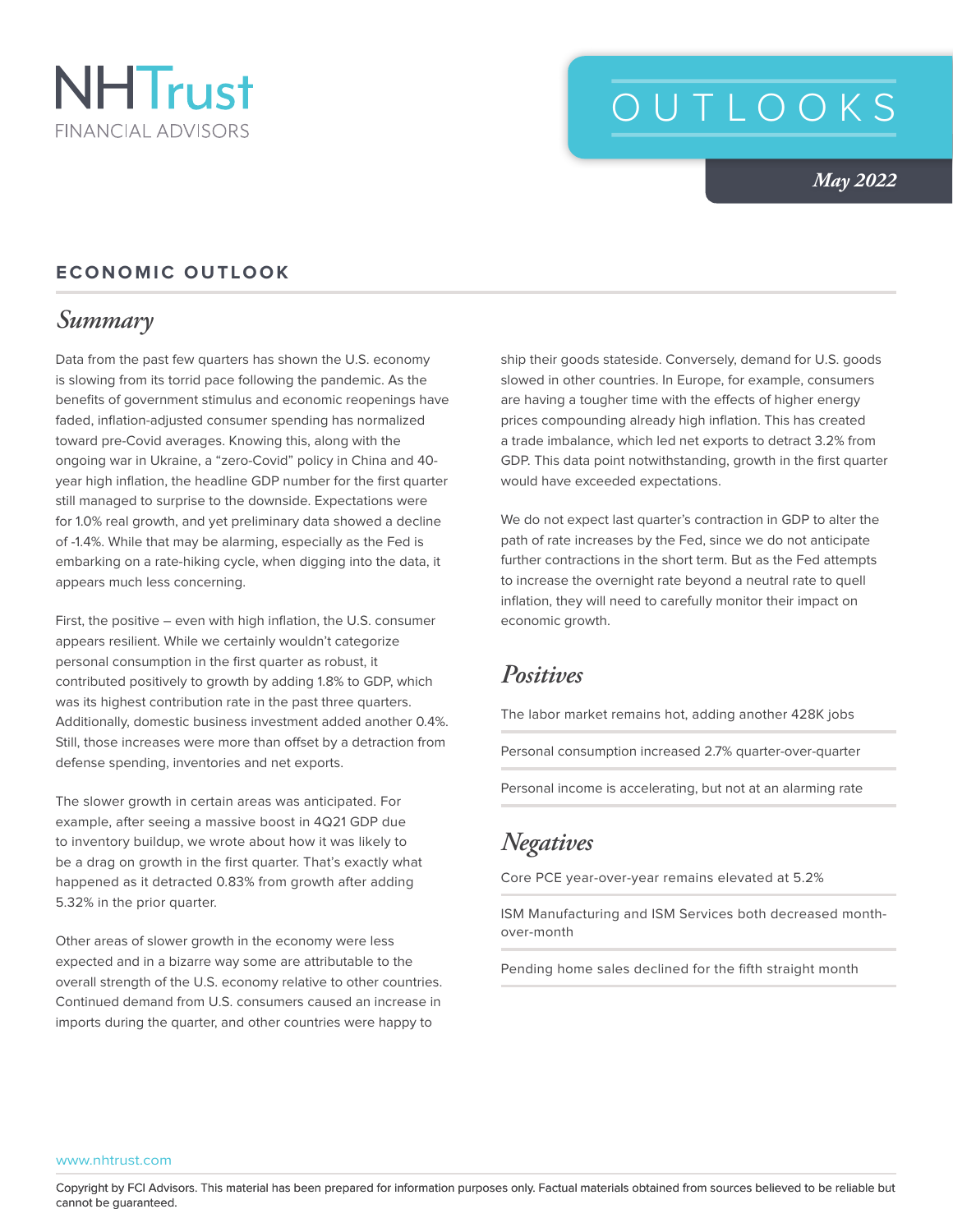

# OUTLOOKS

*May 2022*

#### **EQUITY OUTLOOK**

#### *Summary*

As we indicated last month, the March rally seemed a bit premature given the uncertainty that remains. With the benefit of hindsight, the performance of equity markets in April confirms that belief. The S&P 500 fell 8.7% for the month hitting a fresh year-to-date closing low. Upward pressure on bond yields in April again led to outsized pressure on growth stocks. The Russell 1000 Growth index dropped 12.1% versus the Russell 1000 Value which declined 5.6%. This is an acceleration of a trend that has dominated much of 2022.

With well over half of the S&P 500 companies having reported earnings for the quarter, results have largely been mediocre as expected. The average company has exceeded their expected earnings by 4%, a rate far lower than the averages experienced in recent years. Forward guidance has expectedly been soft given the uncertain environment many companies face.

Equity markets are likely to remain volatile and challenged as we barrel into summer. Visibility remains quite cloudy on a number of fronts. The war in Ukraine has no obvious or immediate resolution. Covid lockdowns in China continue to pressure supply chains. The Fed has only begun their policy steps to fight inflation with an elevated risk of overshooting their objective.

We believe the clouds should begin to part as we head into the closing months of 2022. The sun will again shine on equity markets but we may have to dodge a few raindrops in the meantime. Keep an umbrella handy.

#### *Positives*

Stocks are oversold in the short term

Corporate balance sheets

## *Negatives*

Fed policy uncertainty

Supply chain and labor shortages

#### *Unknowns*

Ukraine war escalation possibility

Copyright by FCI Advisors. This material has been prepared for information purposes only. Factual materials obtained from sources believed to be reliable but cannot be guaranteed.